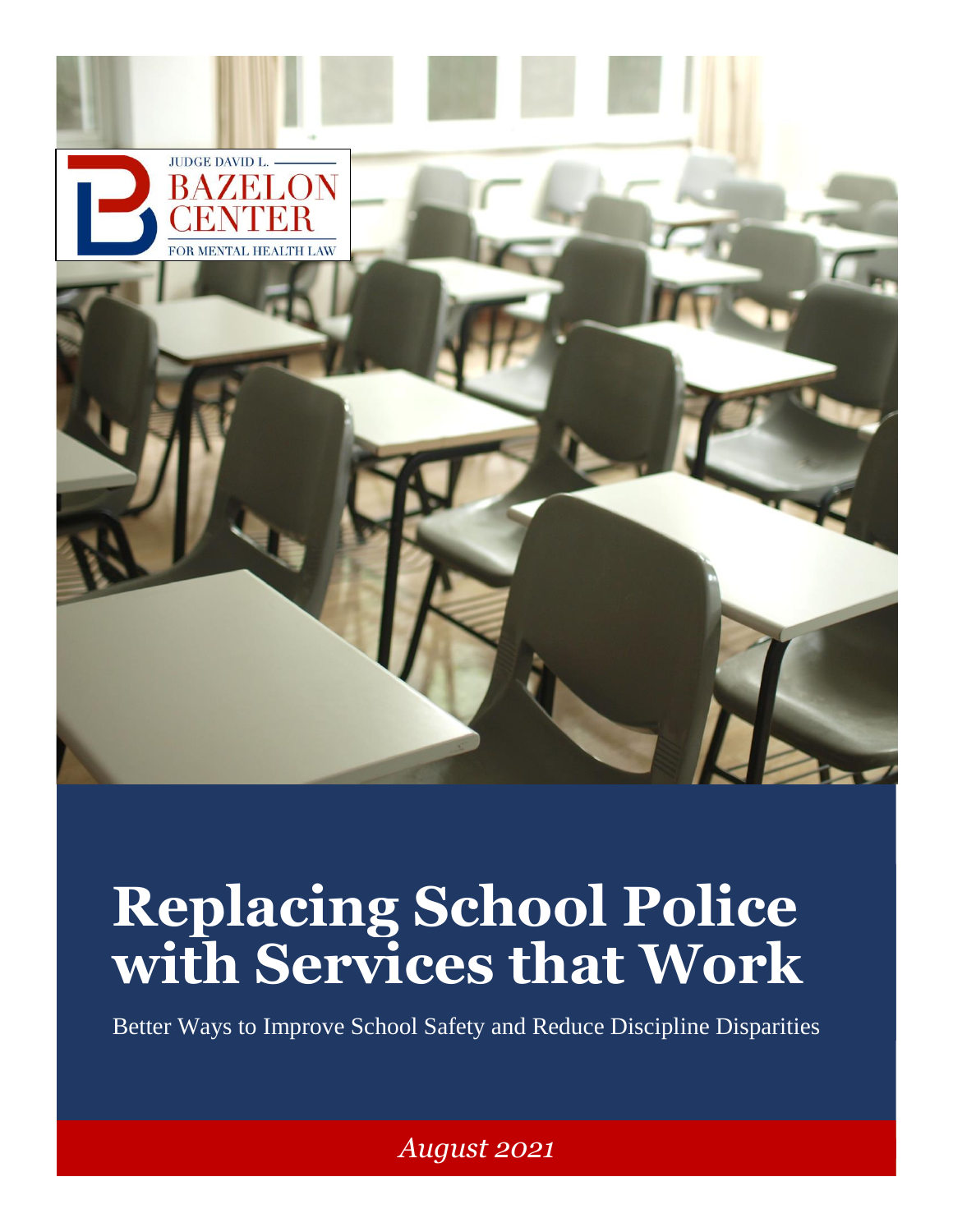

*Schools should be safe places where all students can thrive. Instead of funding school-based police, we urge public officials to invest in positive and proven approaches to improving school safety. Placing police in schools does not improve school safety or student behavior, and it leads to increased arrests and removals from school. Students with disabilities, especially those of color, are disproportionately harmed.*

<span id="page-1-0"></span>In the wake of George Floyd's murder and protests and actions to "defund the police" communities and advocates, including the Bazelon Center, have condemned overreliance on the police and highlighted its disproportionate impact on people with disabilities, especially Black people and other people of color.<sup>1</sup> Police encounters with people with mental illness often end in death or serious injury. The Bazelon Center and others have urged states and localities to re-imagine the mental health system and rely on it, and not police, to respond when people with mental illness are experiencing a mental health crisis or otherwise need attention.<sup>2</sup>

School-based policing raises similar issues. Schools should be a safe place for students to learn and grow, but there is no evidence that schools are safer for students or staff when police are present in schools. School personnel, not police, should enforce school discipline. School personnel, not police, should respond to students with mental health needs. The ongoing presence of police in schools—typically referred to as School Resource Officers (SROs)<sup>3</sup>—increases school arrests, instances of physical restraint, and suspensions and expulsions, all of which are disproportionately experienced by students with disabilities, especially students of color.<sup>4</sup> Together, these outcomes help to widen the disparities in graduation rates and academic

https://cops.usdoj.gov/pdf/SRO\_School\_Policing\_Factsheet.pdf.

<sup>1</sup> *See* Wesley Lowery et al., *Distraught People, Deadly Results*, WASH. POST (June 30, 2015),

https://www.washingtonpost.com/sf/investigative/2015/06/30/distraught-people-deadly-results/ (finding that 27percent of people killed by police in the first half of 2015 were in crisis); Amam Z. Saleh et al., *Deaths of People with Mental Illness During Interactions with Law Enforcement*, 58 INT'L J. L. & PSYCHIATRY 110, 112-114 (2018) (estimating that 23percent of people killed by police have a psychiatric disability); *see also* DORIS A. FULLER ET AL., OVERLOOKED IN THE UNDERCOUNTED 1 (Treatment Advoc. Ctr., 2015), https://www.treatmentadvocacycenter.org/overlooked-in-the-undercounted (estimating the risk of death as sixteen times greater than for people without mental illness); Shaun King, *If You Are Black and in a Mental Health Crisis, 911 Can Be a Death Sentence*, THE INTERCEPT (Sept. 29, 2019), https://theintercept.com/2019/09/29/police-shootings-mental-health/ ("Studies show that as many as 50 percent of people killed by American police had registered disabilities and that a huge percentage of those were people with mental illnesses."); Robert Laonga, *Report: Mentally Ill are in Nearly 40 Percent of South Bay Police Shootings*, THE MERCURY NEWS, https://www.mercurynews.com/2018/05/11/report-mentally-ill-are-in-nearly-40 percent-of-south-bay-police-shootings/ (last updated May 14, 2018, 9:03 AM) ("[A] new civil grand jury report reveals that nearly 40 percent of officer shootings in Santa Clara County involve someone who is mentally ill."); *See* Camille A. Nelson, *Frontlines: Policing at the Nexus of Race and Mental Health*, 43 FORDHAM URB. L. REV. 615, 621 (2016) (finding that Black people report higher rates of serious psychological stress than White people, and "people who exhibit mental health challenges are more likely to attract heightened police scrutiny and reasonable suspicion; they are less likely to respond to police in ways that comport with police behavioral expectations and may, thereby, prompt unfortunate police escalation."); King, *supra* note [1](#page-1-0) ("[Y]oung black men with mental illnesses are in the single most at-risk category in the nation for fatal police violence."); "DEFUNDING THE POLICE" AND PEOPLE WITH MENTAL ILLNESS, JUDGE DAVID L. BAZELON CTR. FOR MENTAL HEALTH L. 2 (2020) ("Because of over-policing, people with mental illness, especially those who are Black, have disproportionately suffered both needless death and high rates of incarceration.").

<sup>2</sup> *See* ALTERNATIVES TO THE POLICE: RESPONDING TO PEOPLE WITH MENTAL ILLNESS, JUDGE DAVID L. BAZELON CTR. FOR MENTAL HEALTH L. (2020).

<sup>&</sup>lt;sup>3</sup> SROs are "officers responsible for safety and crime prevention in schools" and act in a role "similar to regular police officers." U.S. DEP'T OF JUST., *COPS Fact Sheet: School Resource Officers and School Based Policing* (2019),

<sup>4</sup> *See* Amir Whitaker et al., *Cops and No Counselors: How the Lack of Mental Health Staff is Harming Students*, ACLU 15 (2019), aclu.org/issues/juvenile-justice/school-prison-pipeline/cops-and-no-counselors.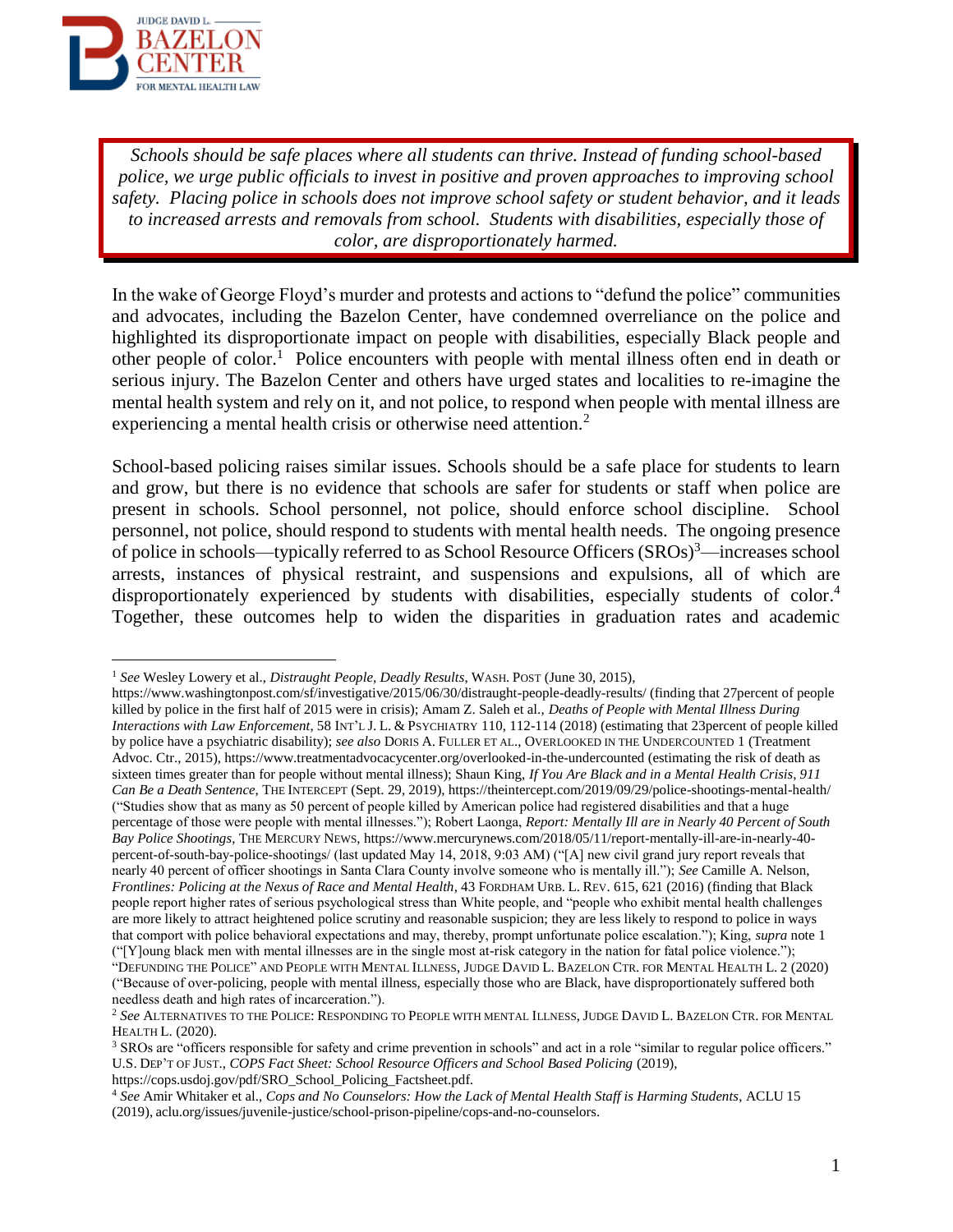

achievement between students with mental health needs, especially those of color, and other students.<sup>5</sup>

The presence of police in schools contributes to and perpetuates the "school-to-prison pipeline," a harsh reality for students with mental health needs and students of color.<sup>6</sup>

Kayleb M.R., an 11-year-old Black autistic student attending middle school in Lynchburg, Virginia, is a case in point.<sup>7</sup> Kayleb kicked over a trash can at school, and an SRO charged him with disorderly conduct. A few weeks later, Kayleb left a classroom without permission, and an SRO was alerted. As confirmed by his teacher, when the SRO grabbed Kayleb to stop him from leaving the classroom, Kayleb pushed back, and the officer slammed him to the ground, handcuffed him, and charged him with felony assault.<sup>8</sup>

Despite these problems, the number of SROs in schools has reached an all-time high. Fifty-two percent of public schools have SROs, including many elementary schools, and some 52,000 SROs worked in public schools during the  $2016-2017$  school year.<sup>9</sup> The greater the proportion of students of color, the more likely there are police based at the school.<sup>10</sup>

The cost of employing these SROs is high, as high as \$3 billion annually.<sup>11</sup> State and local governments foot most of this bill—money that could instead fund more effective interventions.

<sup>5</sup> *See* Emily K. Weisburst, *Patrolling Public Schools: The Impact of Funding for School Police on Student Discipline and Longterm Education Outcomes*, 38 J. POL'Y ANALYSIS & MGMT. 338, 338 (2019) ("[E]xposure to a three-year federal grant for school police is associated with a 2.5 percent decrease in high school graduation rates and a 4 percent decrease in college enrollment rates.").

<sup>6</sup> *See* NATIONAL COUNCIL ON DISABILITY, *Breaking the School to Prison Pipeline*, June 18, 2015,

https://www.ncd.gov/publications/2015/06182015 ("Studies show that 85 percent of youth in juvenile detention facilities have disabilities that make them eligible for special education services, yet only 37 percent receive these services while in school. A disproportionate percentage of these detained youth are youth of color."); National Education Association, Ending the School-to-Prison Pipeline, The "school-to-prison pipeline" is examined at https://neaedjustice.org/ending-the-school-to-prisonpipeline/?fbclid=IwAR2yrzLIZ1bR\_mjqubJrmTc (last visited Apr. 22, 2021).

<sup>7</sup> Susan Ferris, *Virginia Drops Felony Charges Against Sixth-grade Boy with Autism*, REVEAL (Mar. 15, 2016),

https://revealnews.org/article/virginia-drops-felony-charges-against-sixth-grade-boy-with-autism/.

<sup>8</sup> A juvenile court later dismissed these charges. *See id.*

<sup>9</sup> Tbl. 233.70, *Percentage of public schools with security staff present at least once a week, and percentage with security staff routinely carrying a firearm, by selected school characteristics: 2005–06 through 2017-18*, NAT'L CEN. FOR EDUC. STAT. (2019), https://nces.ed.gov/programs/digest/d19/tables/dt19\_233.70.asp.

<sup>&</sup>lt;sup>10</sup> Of high schools with less than 10 percent of Black and Hispanic students, 53 percent had at least 1 SRO. As the percentage of Black and Hispanic students increases to 25 to 50 percent, 76 percent had at least 1 SRO. *See* Constance A. Lindsay et al., *The Prevalence of Police Officers in US Schools*, URB. INST.: URB. WIRE (June 21, 2018), https://www.urban.org/urbanwire/prevalence-police-officers-us-

schools#:~:text=Inpercent20everypercent20statepercent2Cpercent20highpercent20school,schoolpercent20withpercent20apercent 20policepercent20officer.

<sup>&</sup>lt;sup>11</sup> There is no Bureau of Labor Statistics salary table for SROs; this total uses the 2019 median annual wage for police and sheriff's patrol officers, \$63,150. *See* JUSTICE POLICY INST., EDUCATION UNDER ARREST: THE CASE AGAINST POLICE IN SCHOOLS 23 (2011), https://mk0edsource0y23p672y.kinstacdn.com/wp-content/uploads/old/educationunderarrest\_fullreport.pdf.

In Washington, a study of schools with SROs found "the average school district contribution per officer per year was approximately \$62,000, but the total costs to individual districts can be much higher. Throughout the state, school district contributions vary from \$10,000 to over \$120,000 per officer per year. At least 7 school districts pay \$100,000 or more per officer per yea[r."](https://www.aclu-wa.org/docs/students-not-suspects-need-reform-school-policing-washington-state#_ftn27) *See* ACLU WASHINGTON, *Students Not Suspects: The Need to Reform School Policing in Washington State* (Apr. 18, 2017), https://www.aclu-wa.org/docs/students-not-suspects-need-reform-school-policing-washington-state#\_ftn25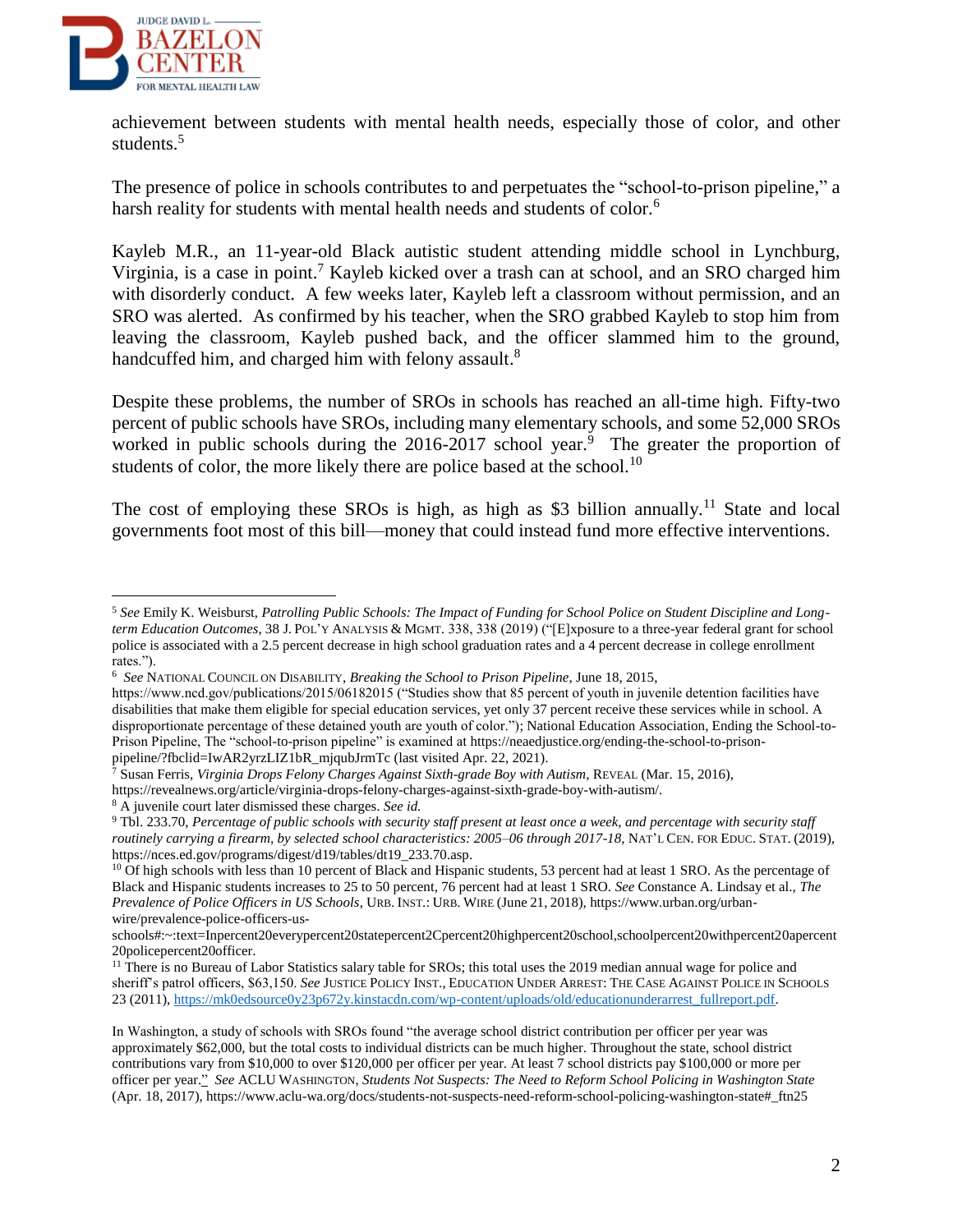

To correct the situation, we must end funding for school-based police and replace SROs with more effective approaches to school safety, which also promote student growth and learning.

# **I. Police in Schools**

Policing in schools came of age in 1948, with the formation of the Los Angeles School Police Department. School-based police increased in number following the Supreme Court's decision in *Brown v. Board of Education*. <sup>12</sup> One constant has been their placement in schools with a significant number of low-income Black and Brown students.

<span id="page-3-0"></span>The practice of deploying police in schools got a boost when in the 1990's federal funding became available.<sup>13</sup> Widely-publicized school shootings also contributed to increased deployment of police in schools.<sup>14</sup>

https://www.aclu.org/sites/default/files/field\_document/aclu\_bullies\_in\_blue\_4\_11\_17\_final.pdf.

 $\overline{a}$  $12 \text{ In } 1957$ , a grand jury recommended that police should be stationed in desegregating Brooklyn schools. A federal judge agreed, claiming that "undesirables" must be removed "from the company of these decent youngsters," and warning "there are, in fact, dangerous delinquents in our public schools… corroding the school morale… gangsters and disturbers [who continue] to run amok."<sup>12</sup> Even then, the New York Teachers Union reasoned that "the money… might better be spent to hire… teachers, psychologists, guidance counselors and others." *See* ACLU, BULLIES IN BLUE: THE ORIGINS AND CONSEQUENCES OF SCHOOL POLICING 3 (2017), https://www.aclu.org/sites/default/files/field\_document/aclu\_bullies\_in\_blue\_4\_11\_17\_final.pdf; *see*  Lawrence Fellows, *Jansen Opposes Police in Schools: Calls Proposal 'Unthinkable'—Leibowitz Backs Idea*, N.Y. TIMES (Nov. 27, 1957).

By 1972, urban school districts across the country had a police presence – including in Washington, D.C., where "eight armed and 25 unarmed policemen undertook random check-ins at the city's 136 elementary schools as part of their regular beats," and in Chicago where CPD patrolled in "the South Side schools, cruising surrounding neighborhoods and sending plainclothes officers onto school campuses." As a result, admissions to juvenile detention facilities increased by 600 percent from 1977 to 1986. While the media reported a rise in juvenile crime during this period, almost all of these juvenile detentions were based on "status offenses" like truancy, minor offenses, and other misdemeanors. *See* ACLU, BULLIES IN BLUE: THE ORIGINS AND CONSEQUENCES OF SCHOOL POLICING 6 (2017),

<sup>&</sup>lt;sup>13</sup> Since 1995, the U.S. Department of Justice's Community-Oriented Policing Service (COPS) office has directed around \$300 million in federal dollars to school policing initiatives and SROs. In combination with other sources, Congress has invested more than \$1 billion in school policing. While designated federal funding for school police ended in 2005, general grant funds through the COPS Office remain available. The federal government has also funded SROs through Safe and Drug-Free Schools and Communities Act state sub-grants and Bureau of Justice Assistance Byrne Justice Assistance Grants. *See id.* at 11; *see* NATHAN JAMES & GAIL MCCALLION, CONG. RSCH. SERV., R43126, SCHOOL RESOURCE OFFICERS: LAW ENFORCEMENT OFFICERS IN SCHOOL 7–8 (2013); Counseling Not Criminalization in Schools Act, H.R. 7848, 116th Cong. § 5(a) (2020).

<sup>&</sup>lt;sup>14</sup> According to a Washington Post investigative report tracking school shootings, nearly 200 incidents involving school shootings occurred on school grounds during or near school hours between 1999 and 2018. Of these schools, at least 68 employed an SRO or security guard. Of the incidents deemed the "worst rampages", 4 of the 5 took place in a school with an SRO. According to a report by the U.S. Secret Service, most school shootings were stopped by means other than law enforcement, despite prompt police responses. After Florida passed the Marjory Stoneman Douglas Safety Act in 2018, which called for increases to school police and security presence in schools, the ACLU issued a report finding that arrests within schools increased by 8 percent, low-level behavioral incidents in schools increased by 19 percent, rates of referral to law enforcement increased by 25 percent, and the use of physical restraints increased fourfold. *See* John Woodrow Cox & Steven Rich, *Scarred by School Shootings*, WASH. POST (Mar. 25, 2018), https://www.washingtonpost.com/graphics/2018/local/usschool-shootings-history; *see* ACLU, THE COST OF SCHOOL POLICING: WHAT FLORIDA'S STUDENTS HAVE PAID FOR A PRETENSE OF SECURITY 5–6 (2019), https://www.aclufl.org/sites/default/files/field\_documents/school\_policing\_report\_2018-19.pdf (discussing how the Act was passed without the input of current teachers, students, student organizations, or community organizations. The commission was not representative of Florida demographics, containing no people of color as voting members); *see also* JAMES & MCCALLION, *supra* note 12, at 11, 24–25.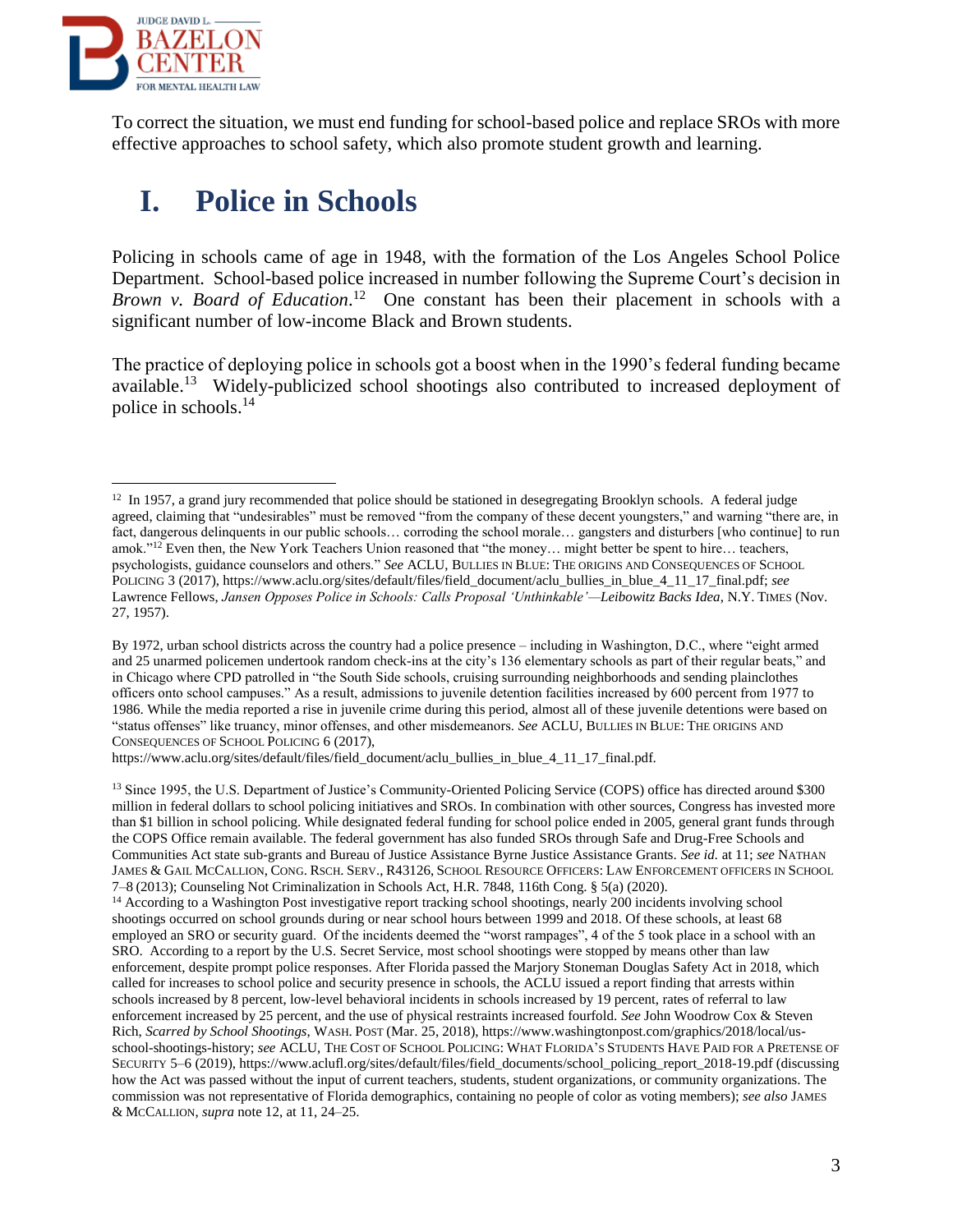

As we are becoming increasingly aware, a greater police presence may not go hand-in-hand with safety. The research to date shows that deploying police to schools does not result in increased safety. Police in schools do not prevent school shootings or otherwise reduce violence in schools. The Congressional Research Service—a nonpartisan agency that provides research to Congress concluded "the body of research on the effectiveness of SRO programs is noticeably limited, and the research that is available draws conflicting conclusions about whether SRO programs are effective at reducing school violence."<sup>15</sup>

Although police in schools do not make schools safer, school-based police are associated with increased arrests, use of force, and school exclusions.<sup>16</sup> Schools with SROs report almost four times as many arrests as schools without SROs.<sup>17</sup> Children are five times more likely to be arrested and charged if they attend a school with an SRO.<sup>18</sup>

Moreover, SROs introduce firearms into the school; the great majority of SROs—the Department of Education reports 91 percent—carry a firearm.<sup>19</sup> The widespread deployment of weapons in environments serving school-aged children is serious cause for concern.

Schools with SROs suspend and expel students at higher rates than schools without police. <sup>20</sup> Students "lose important instructional time, are less likely to graduate on time, and more likely to repeat a grade, drop out of school, and become involved in the juvenile justice system."<sup>21</sup> In schools with SROs, student absenteeism is higher and there are graduation rates.<sup>22</sup>

When police are in schools, conduct that is better addressed by school counselors or the school's disciplinary process becomes criminalized. There are repeated accounts of police excesses. "Mouthing off" results in being tased, as does escaping the principal's office.<sup>23</sup> A six-year-old is arrested after striking teachers during a tantrum.<sup>24</sup> A dispute over a milk carton results in charges

<sup>15</sup> *See* JAMES & MCGALLION, *supra* not[e 14.](#page-3-0)

<sup>16</sup> *See* AMIR WHITAKER ET AL., ACLU, COPS AND NO COUNSELORS: HOW THE LACK OF MENTAL HEALTH STAFF IS HARMING STUDENTS 6–7 (ACLU 2019), aclu.org/issues/juvenile-justice/school-prison-pipeline/cops-and-no-counselors.

<sup>17</sup> *See id.*

<sup>18</sup> Lauren Camera, *Federal Data Show Decreasing Rates of Bullying and Violence in Schools*, U.S. NEWS (Apr. 17, 2019), [https://www.usnews.com/news/education-news/articles/2019-04-17/20-years-after-columbine-shooting-federal-data-show](https://www.usnews.com/news/education-news/articles/2019-04-17/20-years-after-columbine-shooting-federal-data-show-bullying-violence-and-crime-in-schools-is-down)[bullying-violence-and-crime-in-schools-is-down;](https://www.usnews.com/news/education-news/articles/2019-04-17/20-years-after-columbine-shooting-federal-data-show-bullying-violence-and-crime-in-schools-is-down) Press Release, Just. Pol'y Inst., *It's time to remove cops from campuses and invest resources in teachers and students, not police* (June 18, 2020), http://www.justicepolicy.org/news/12899.

<sup>19</sup> AJMEL QUERESHI & JASON OKONOFUA, NAACP LEGAL DEF. AND EDUC. FUND, LOCKED OUT OF THE CLASSROOM: HOW IMPLICIT BIAS CONTRIBUTES TO DISPARITIES IN SCHOOL DISCIPLINE 9 (2017), https://www.naacpldf.org/files/aboutus/Bias\_Reportv2017\_30\_11\_FINAL.pdf.

<sup>20</sup> Benjamin W. Fisher & Emily A. Hennessy, *SROs and Exclusionary Discipline in U.S. High Schools: A Systematic Review and Meta-analysis*, 1 ADOLESCENT RES. REV. 217, 231 (2016); DANIEL J. LOSEN & AMIR WHITAKER, ACLU, 11 MILLION DAYS LOST: RACE, DISCIPLINE, AND SAFETY AT U.S. PUBLIC SCHOOLS 10–11 (2018),

https://www.aclu.org/sites/default/files/field\_document/final\_11-million-days\_ucla\_aclu.pdf.

<sup>21</sup> U.S. GOV'T ACCOUNTABILITY OFF., GAO-18-258, K-12 EDUCATION: DISCIPLINE DISPARITIES FOR BLACK STUDENTS, BOYS, AND STUDENTS WITH DISABILITIES, at 28 (2018), http://www.gao.gov/assets/700/690828.pdf.

 $22$  "[E]xposure to a three-year federal grant for school police is associated with a 2.5 percent decrease in high school graduation rates and a 4 percent decrease in college enrollment rates." Emily K. Weisburst, *Patrolling Public Schools: The Impact of Funding for School Police on Student Discipline and Long-term Education Outcomes*, 38 J. OF POL'Y ANALYSIS & MGMT. 338, 338 (2019).

<sup>23</sup> QUERESHI & OKONOFUA, *supra* note 18. at 9.

<sup>24</sup> The charges were eventually dropped after a video capturing the event went viral. Allyson Chiu, *Florida officer fired for 'traumatic' arrests of two 6-year-old students at school*, WASH. POST (Sept. 23, 2019),

https://www.washingtonpost.com/nation/2019/09/23/girl-tantrum-orlando-classroom-arrested-battery-school-investigation/.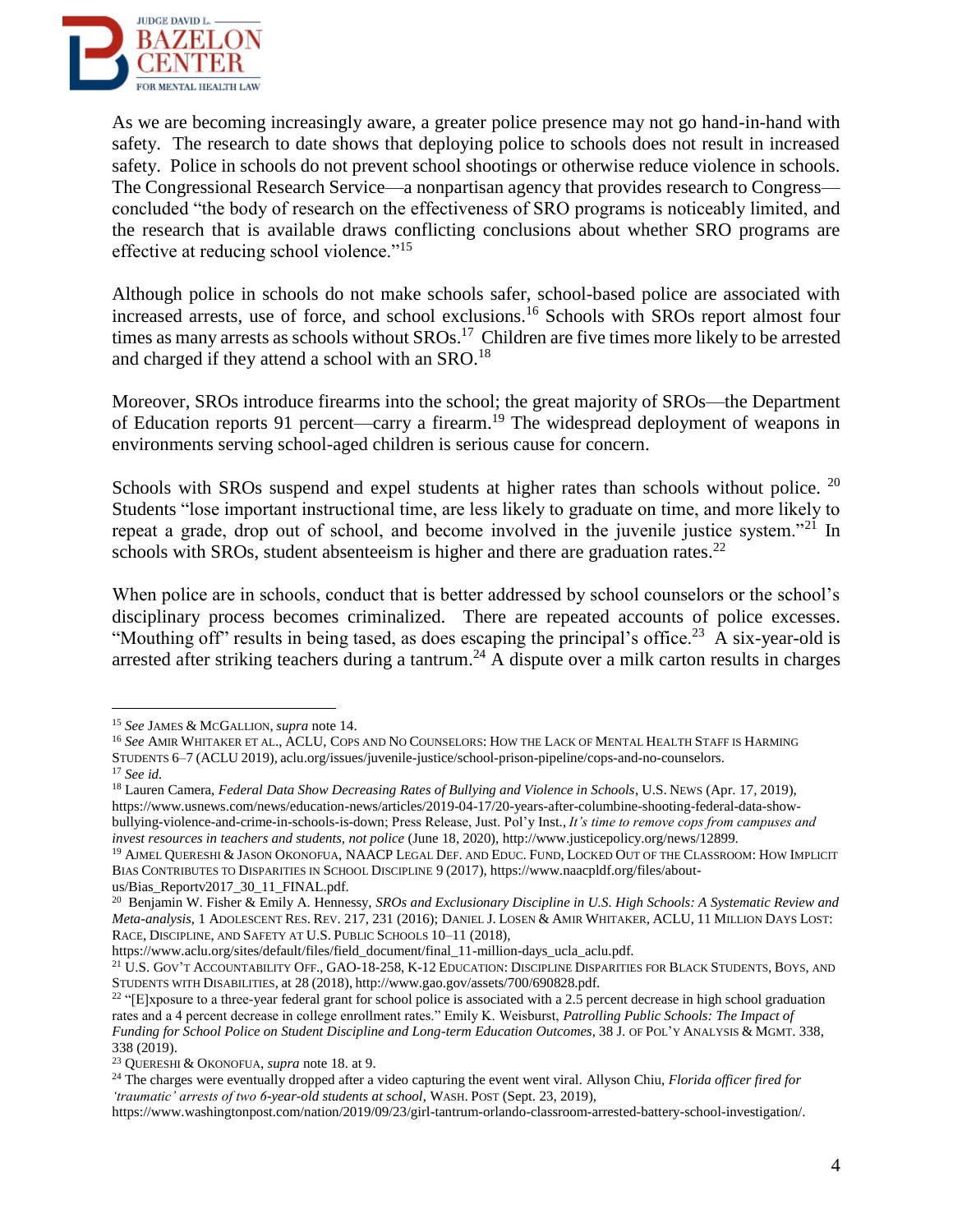

of petty larceny.<sup>25</sup> Students are punched, choked, and "body-slammed" for conduct that threatens no one. Although corporal punishment in schools is widely prohibited, schools, it is regularly inflicted by SROs.<sup>26</sup>.

In Chicago, Dnigma H., a 16-year-old Black student with an emotional disability was tackled, dragged down the stairs, and tasered while she laid on the ground for refusing to leave school, a punishment meted out for her use of a cell phone in class.<sup>27</sup>

In Alabama, Ashlynn A. receiving special education, was directed to go to the principal's office after she dozed off at her desk while reading.<sup>28</sup> She resisted, and an SRO shoved, handcuffed, and arrested her.<sup>29</sup>

The presence of SROs in schools disproportionately harms students of color. Black students are twice as likely than are white students to be arrested.<sup>30</sup> And Black students are disciplined at far higher rates than their white peers.<sup>31</sup>

An analysis of one Texas school district found that Black students accounted for 46 percent of all SRO citations for "disrupting class" (a misdemeanor citation), although Black students were only 12 percent of the student body.<sup>32</sup> When the Texas legislature prohibited such citations, the rate of Black student charged with "disorderly conduct" skyrocketed.<sup>33</sup>

SROs' view of their mission is infected by bias. A survey of SROs found that in mostly white, affluent school districts, SROs viewed their role as protecting the school from outside threats. In schools with a substantial number of Black and Latinx students, SROs viewed their role as protecting against the students themselves. 34

 $\overline{a}$ <sup>25</sup> Breanna Edwards, 14-Year-Old Va. Boy Charged With Stealing 65-Cent Milk Carton to Face Trial, THE ROOT (Oct. 6, 2016), <https://www.theroot.com/14-year-old-va-boy-charged-with-stealing-65-cent-milk-1790857110> (14-year-old student faced multiple charges and a trial after being accused of stealing a 65-cent milk carton, despite being enrolled in the free-lunch program).

<sup>26</sup> Elizabeth T. Gershoff & Sarah A. Font, *Corporal Punishment in U.S. Public Schools: Prevalence, Disparities in Use, and Status in State and Federal Policy*, SOC. POL'Y REP., Autumn 2016, at 1, 3.

<sup>27</sup> Erin Laviola, *Dnigma Howards: 5 Fast Facts You Need to Know*, HEAVY (Apr. 12, 2019),

[https://heavy.com/news/2019/04/dnigma-howard/;](https://heavy.com/news/2019/04/dnigma-howard/) Heather Cherone, *Aldermen Recommend \$300K Payment to Marshall High Student Dragged Down Stairs, Tased by Police*, WTTW NEWS (Dec. 14, 2020), https://news.wttw.com/2020/12/14/aldermenrecommend-300k-payment-marshall-high-student-dragged-down-stairs-tased-police.

<sup>28</sup> Avery v. City of Hoover, No. 2:13-cv-00826-MHH, 2015 U.S. Dist. LEXIS 93085 (N.D. Al. 2015).

<sup>&</sup>lt;sup>29</sup> Id.; Kelsey Stein, *Hoover student claims in lawsuit that she was injured, arrested after falling asleep at desk, AL (Mar. 6,* 2019), https://www.al.com/spotnews/2013/05/hoover\_student\_claims\_in\_lawsu.html.

<sup>30</sup> Evie Blad & Alex Harwin, *Black Students More Likely to Be Arrested at School*, EDWEEK (Jan. 24, 2017),

https://www.edweek.org/leadership/black-students-more-likely-to-be-arrested-at-school/2017/01.

<sup>31</sup> *See generally* Russel J. Skiba et al., *The Color of Discipline: Sources of Racial and Gender Disproportionality in School Punishment*, 34 THE URB. REV. 317 (2002) (analyzing Nativ over one year for an urban school district and concluding that disproportionate discipline along racial lines was often the result of infractions that are subjective in interpretation); *see also* Julia Bryan et al., *The Disproportionality Dilemma: Patterns of Teacher Referrals to School Counselors for Disruptive Behavior*, 90 J. OF COUNS. AND DEV. 177, 187 (2012) (describing the implications that cultural differences between the home life and school life of African American children can have on disproportionate discipline related to subjective behaviors).

<sup>32</sup> QUERESHI & OKONOFUA, *supra* note 19, at 9; Jody Serrano, *School Officers Can No Longer Issue On-Campus Misdemeanor Citations*, TEX. TRIB. (Aug. 29, 2013), https://www.texastribune.org/2013/08/29/class-disruption-cases-head-principals-officenot-/.

<sup>33</sup> *Id.*

<sup>34</sup> Holly Kurtz, *Educators Support Black Lives Matter, But Still Want Police in Schools, Survey Shows*, EDWEEK (June 25, 2020), https://www.edweek.org/leadership/educators-support-black-lives-matter-but-still-want-police-in-schools-survey-shows/2020/06.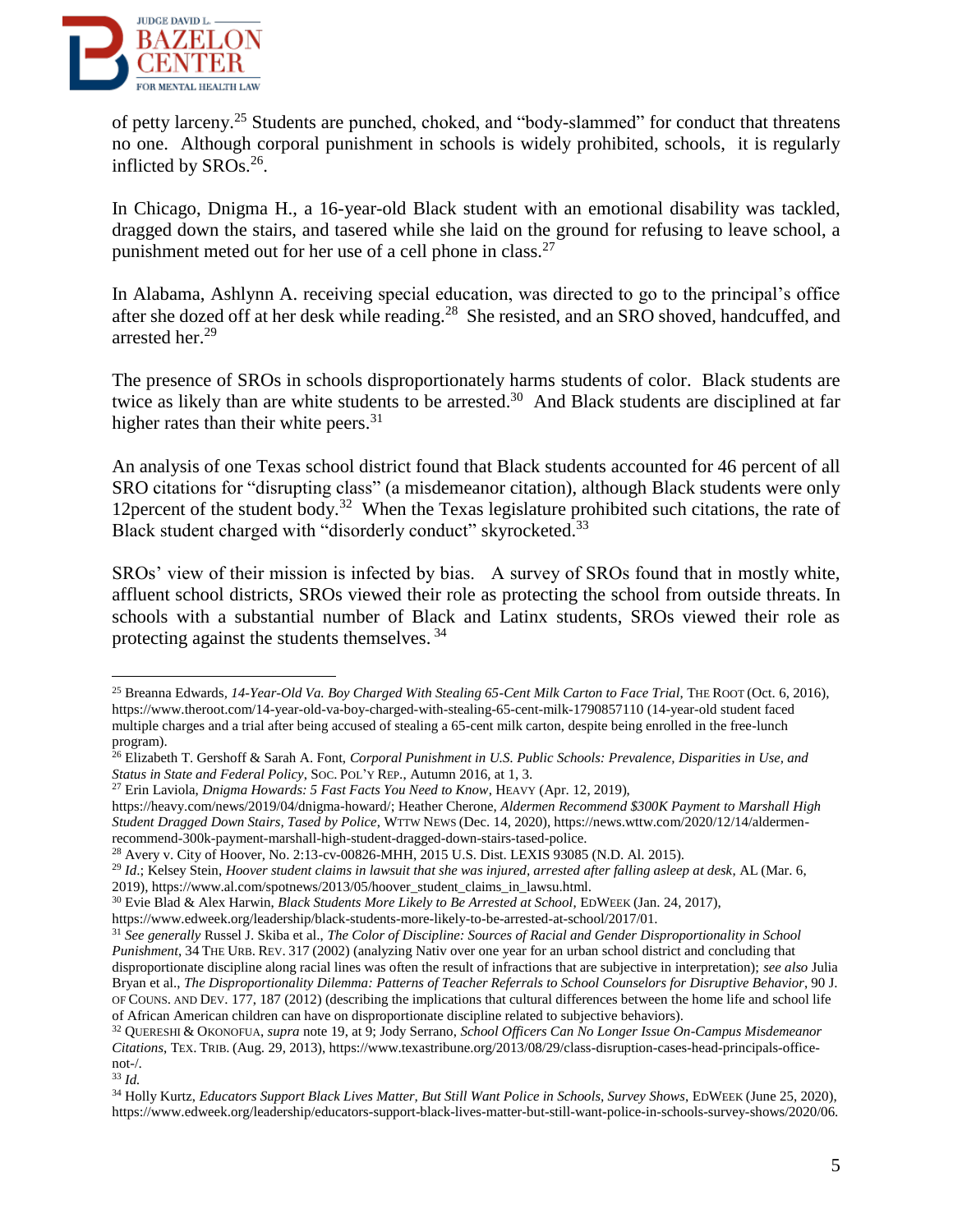

### **II. Impact on Students with Disabilities**

Almost seven million public school students receive special education services for an identified disability.<sup>35</sup> Over a million more receive services for a disability under the federal Rehabilitation Act. $36$ 

The data is clear that, like students of color, students with disabilities are disproportionately arrested in school. Students with disabilities make up about 14 percent of all students, but they account for 28 percent of all students who have been arrested at school. Students with disabilities are three times more likely to be referred to law enforcement<sup>37</sup> or arrested than their non-disabled peers.<sup>38</sup>

Moreover, students with disabilities are disproportionately punished by schools. In the 2017-2018 school year, students with disabilities accounted for close to 80 percent of students restrained and 77 percent of students placed in seclusion.<sup>39</sup> Students with disabilities disproportionately lost time in the classroom due to suspensions: for every 100 students receiving special education, 41 days of instruction were lost (compared to 19 days for general education students) and students with a mental health disability faced the highest risk of removal.<sup>40</sup>

The disparities are starker in the case of students with disabilities who are also students of color. Students of color with disabilities are far more likely to be referred to police than white peers with disabilities.<sup>41</sup> Black students with disabilities are twice as likely to be expelled and four times as likely to be repeatedly suspended as white students with disabilities.<sup>42</sup> Native American and Native Alaskan students with disabilities are three times more likely to be expelled than white students

 $\overline{a}$ <sup>35</sup> Tbl. 204.3, *Children 3 to 21 years old served under Individuals with Disabilities Education Act (IDEA), Part B, by type of disability: Selected years, 1976-77 through 2017-18*, U.S. DEP'T OF EDUC. NAT'L CTR. FOR EDUC. STAT. (2019), https://nces.ed.gov/programs/digest/d18/tables/dt18\_204.30.asp?referrer=report.

<sup>36</sup> D.J. Losen, et al., *Disabling Inequity: The Urgent Need for Race-Conscious Resource Remedies* (2021), p. 4, at https:// www.civilrightsproject.ucla.edu/research/k-12-education/special-education/disabling-inequity-the-urgent-need-for-raceconscious-resource-remedies/final-Report-03-22-21-v5-corrected.pdf.

<sup>&</sup>lt;sup>37</sup> The U.S. Department of Education's Office of Civil Rights defines "referral to law enforcement" as an action by which a student is reported to any law enforcement agency or official, including a school police unit, for an incident that occurs on school grounds, during school-related events, or while taking school transportation." See U.S. DEP'T OF EDUC., 2015-2016 CIVIL RIGHTS DATA COLLECTION: SCHOOL CLIMATE AND SAFETY 3 (2018), https://www2.ed.gov/about/offices/list/ocr/docs/school-climate-andsafety.pdf.

<sup>&</sup>lt;sup>38</sup> The U.S. Department of Education's Office of Civil Rights defines arrests as "an arrest of a student for any activity conducted on school grounds, during off-campus school activities (including while taking school transportation), or due to a referral by any school official." *See id.;* West Resendes, *Police in Schools Continue to Target Black, Brown, and Indigenous Students with Disabilities. The Trump Administration Has Data That's Likely to Prove It*, ACLU (July 9, 2020),

[https://www.aclu.org/news/criminal-law-reform/police-in-schools-continue-to-target-black-brown-and-indigenous-students-with](https://www.aclu.org/news/criminal-law-reform/police-in-schools-continue-to-target-black-brown-and-indigenous-students-with-disabilities-the-trump-administration-has-data-thats-likely-to-prove-it)[disabilities-the-trump-administration-has-data-thats-likely-to-prove-it](https://www.aclu.org/news/criminal-law-reform/police-in-schools-continue-to-target-black-brown-and-indigenous-students-with-disabilities-the-trump-administration-has-data-thats-likely-to-prove-it) (analyzing 2015–16 CRDC data).

<sup>39</sup> U.S. DEP'T OF EDUC., THE USE OF RESTRAINT AND SECLUSION ON CHILDREN WITH DISABILITIES IN K-12 SCHOOLS 6–7 (2020), https://www2.ed.gov/about/offices/list/ocr/docs/restraint-and-seclusion.pdf.

<sup>40</sup> D.J. Losen, et al., *Disabling Inequity: The Urgent Need for Race-Conscious Resource Remedies* (2021), p. 25, at https:// www.civilrightsproject.ucla.edu/research/k-12-education/special-education/disabling-inequity-the-urgent-need-for-raceconscious-resource-remedies/final-Report-03-22-21-v5-corrected.pdf.

<sup>&</sup>lt;sup>41</sup> For example, in the 2017-18 school year, the Austin [Texas] Independent School District, referred 32 percent of Black students receiving special education compared to 11 percent of white students receiving special education. Lorelai Laird, *Students of color with disabilities are being pushed into the school-to-prison pipeline, study finds*, ABA J. (July 24, 2019),

https://www.abajournal.com/web/article/report-finds-more-discipline-are-at-the-intersection-of-race-and-disability. <sup>42</sup> *See id.* at 36.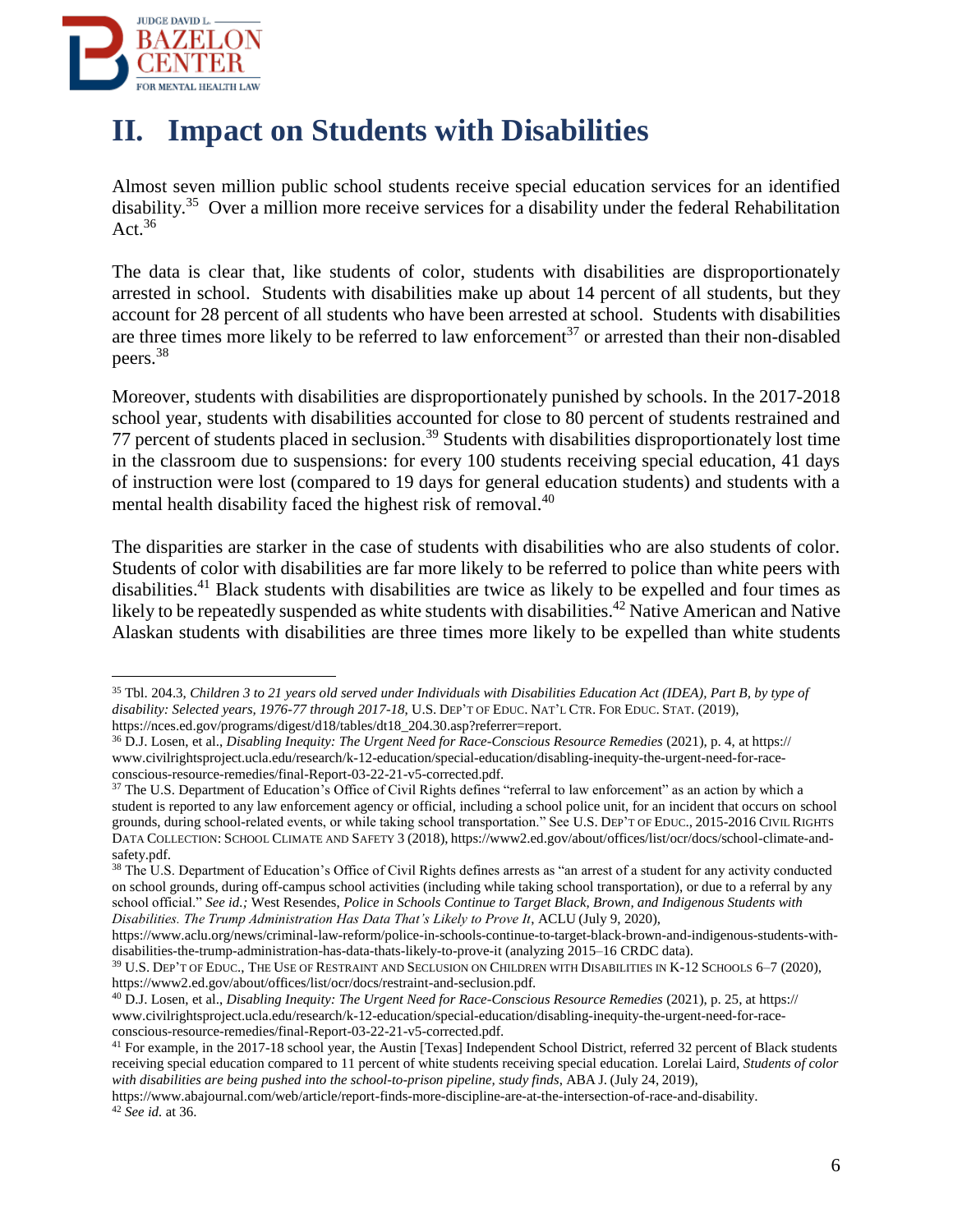

with disabilities.<sup>43</sup> In the 2017-2018 school year, Black students with disabilities made up just 18 percent of all disabled students nationally, yet represented 22 percent of students who experienced seclusion, 26 percent of disabled students subjected to physical restraint, and 34 percent of those subjected to mechanical restraint.<sup>44</sup>

### **III. Better Approaches to School Safety**

*"[I] am calling on state, district, and school leaders to reexamine school discipline [and] take deliberate steps to create the positive school climates that can help prevent and change inappropriate behaviors. Such steps include… engaging families and community partners, and deploying resources to help students develop the social, emotional, and conflict resolution skills needed to avoid and de-escalate problems. Targeting student supports also helps students address the underlying causes of misbehavior, such as trauma, substance abuse, and mental health issues.*" – Arne Duncan, United States Secretary of Education<sup>45</sup>

To advance school safety, we should invest in interventions that promote and support positive behavior. Effective models include positive behavioral interventions and supports (PBIS), restorative justice, trauma-informed approaches, and hiring social workers, counselors and other mental health providers.

#### **(1)** *Positive Behavioral Interventions and Supports (PBIS)*

PBIS, currently employed in thousands of schools, is a model for promoting and supporting positive student behavior.

PBIS framework has been shown to be effective in "improving academic, social, emotional, and behavioral outcomes for students" and "in reducing the need for disciplinary action."<sup>46</sup> On average, schools implementing PBIS experience 20- to 60-percent reductions in disciplinary incidents and also reduced racial and ethnic disparities in discipline.<sup>47</sup> Studies also indicate that

 $\overline{a}$ 

<sup>46</sup> U.S. DEPT' OF EDUC., GUIDING PRINCIPLES: A RESOURCE FOR IMPROVING SCHOOL CLIMATE AND DISCIPLINE 7 (2014), https://www2.ed.gov/policy/gen/guid/school-discipline/guiding-principles.pdf.

<sup>43</sup> *See id.*

<sup>44</sup> U.S. DEP'T OF EDUC., THE USE OF RESTRAINT AND SECLUSION ON CHILDREN WITH DISABILITIES IN K-12 SCHOOLS 10–11 (2020), https://www2.ed.gov/about/offices/list/ocr/docs/restraint-and-seclusion.pdf;

<sup>45</sup> U.S. DEP'T OF EDUC., *Dear Colleague Letter from Secretary Arne Duncan*, (Jan. 8, 2014),

https://www2.ed.gov/policy/elsec/guid/secletter/140108.html.

<sup>47</sup> JUDGE DAVID L. BAZELON CTR. FOR MENTAL HEALTH L., WAY TO GO FACT SHEET # 1 2 (2006), http://www.bazelon.org/wpcontent/uploads/2017/01/WayToGo1.pdf; *see* Jessica Swain-Bradway et al., *Do Wisconsin Schools Implementing an Integrated Academic and Behavior Support Framework Improve Equity in Academic and School Discipline Outcomes?*, CTR. ON POSITIVE BEHAV. INTERVENTIONS AND SUPPORTS (2019), https://assets-global.website-

files.com/5d3725188825e071f1670246/5d82aa7feb813389e04fabad\_Wisconsinpercent20Integratedpercent20Academicpercent2 0andpercent20Behaviorpercent20Supportpercent20Framework.pdf; *See* Michelle M. Masar et al., *Do Out-of-School Suspensions Prevent Future Exclusionary Discipline?*, CTR. ON POSITIVE BEHAV. INTERVENTIONS AND SUPPORTS (2015), https://www.pbis.org/resource/do-out-of-school-suspensions-prevent-future-exclusionary-discipline.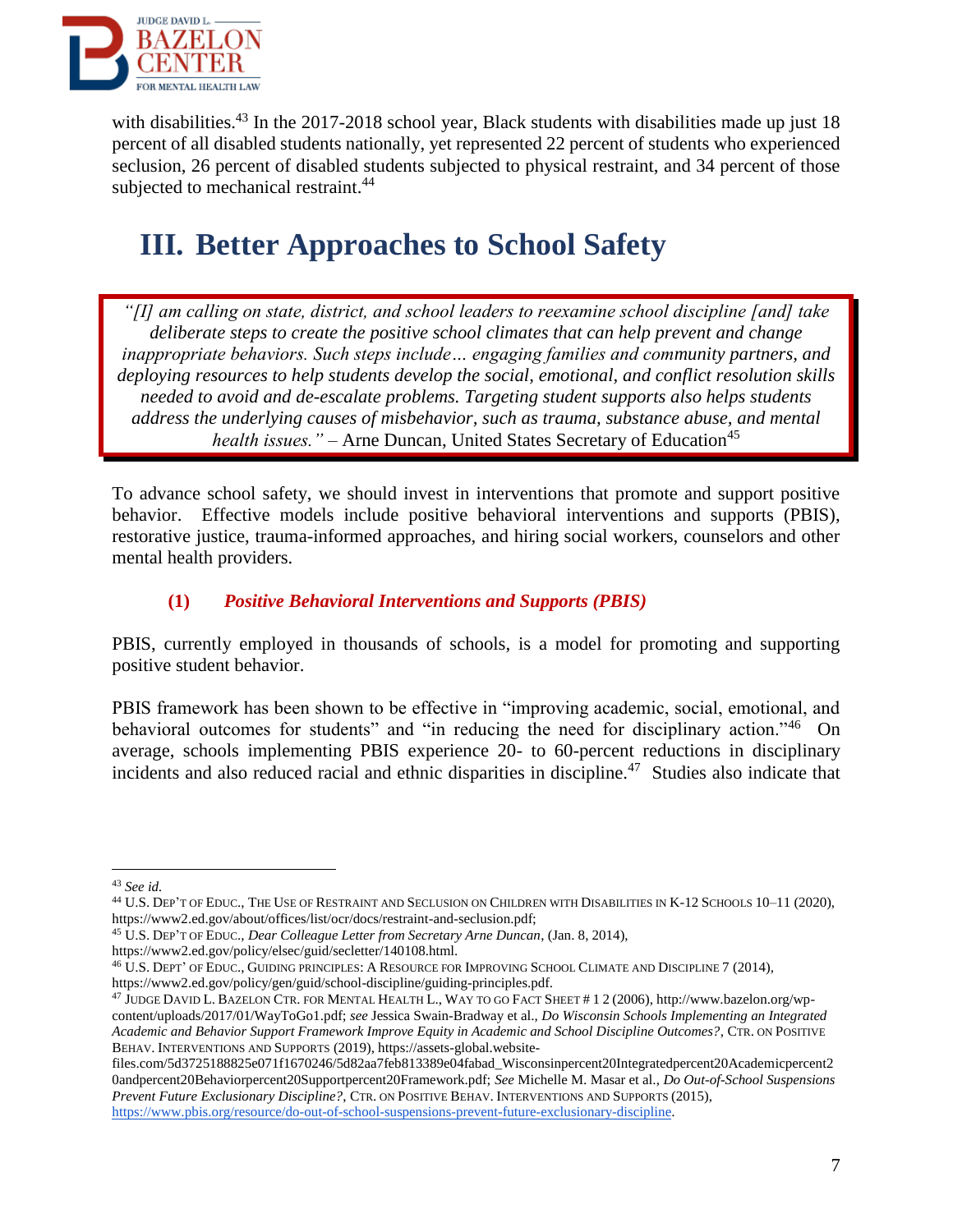

implementing PBIS is less expensive than exclusionary methods of discipline like suspensions and expulsions.<sup>48</sup>

PBIS typically consists of three tiers of response. The first tier integrates social skill development into school-wide curriculum. The second tier directs additional resources to students needing to improve their self-management and conflict resolution skills. The third tier is directed to students who need intensive services, which may include an individualized behavior support plan. Most "tier-three" students have mental health or other disabilities

Maryland has found PBIS led to reductions in suspensions and truancy rates and "improvements in reading and math proficiency".<sup>49</sup> Even still, disproportionality remains a problem. Black students and students with disabilities are still overrepresented among students who are suspended.<sup>50</sup>

To reap rewards from PBIS, implementation must be consistent and focused on equipping adults at the school to support students in changing their behavior and expectations.<sup>51</sup>

#### **(2)** *Restorative Justice*

Restorative justice focuses on teaching "students empathy and problem-solving skills that can help prevent inappropriate behavior in the future."<sup>52</sup> Restorative justice supports students to "take ownership of their actions and work collaboratively" to repair relationships.<sup>53</sup> It emphasizes communication, problem solving, and the mediation of disputes.

Studies indicate that implementing schemes of restorative justice in schools reduces the use of discipline and racial inequities in discipline.<sup>54</sup> It also appears to reduce disparities between students with disabilities and students without disabilities.<sup>55</sup>

<sup>48</sup> JESSICA SWAIN-BRADWAY ET AL., CTR. ON POSITIVE BEHAV. INTERVENTIONS & SUPPORTS, WHAT ARE THE ECONOMIC COSTS OF IMPLEMENTING SWPBIS IN COMPARISON TO THE BENEFITS FROM REDUCING SUSPENSIONS 6 (2017), https://assets-global.websitefiles.com/5d3725188825e071f1670246/5d76c00cb9339d5f3f267ee7\_economiccostsswpbis.pdf.

<sup>49</sup> ELISA PAS ET AL., PBIS MARYLAND, TESTING THE EFFECTS OF SW-PBIS IN MARYLAND STATE (2017),

https://drive.google.com/file/d/1h\_pgSPOWT6MoHhSr9hoJ77TzpGBoxbaO/view.

<sup>50</sup> MARYLAND COMM'N ON THE SCHOOL-TO-PRISON PIPELINE & RESTORATIVE PRAC., FINAL REPORT AND COLLABORATIVE ACTION PLAN 24 (2018),

https://www.law.umaryland.edu/media/SOL/pdfs/Programs/ADR/STPPpercent20percent20RPpercent20Commissionpercent20Fi nalpercent20Report.pdf.

<sup>51</sup> JUDGE DAVID L. BAZELON CTR. FOR MENTAL HEALTH L., WAY TO GO FACT SHEET # 1 2 (2006), http://www.bazelon.org/wpcontent/uploads/2017/01/WayToGo1.pdf.

<sup>52</sup> U.S. GOV'T ACCOUNTABILITY OFF., GAO-18-258, K-12 EDUCATION: DISCIPLINE DISPARITIES FOR BLACK STUDENTS, BOYS, AND STUDENTS WITH DISABILITIES, at 28 (2018).

<sup>53</sup> *Id.*

<sup>54</sup> MARYLAND COMM'N ON THE SCHOOL-TO-PRISON PIPELINE & RESTORATIVE PRAC., FINAL REPORT AND COLLABORATIVE ACTION PLAN 24 (2018),

https://www.law.umaryland.edu/media/SOL/pdfs/Programs/ADR/STPPpercent20percent20RPpercent20Commissionpercent20Fi nalpercent20Report.pdf.

<sup>55</sup> *See* Tammy Potter, Effects of Restorative Practices on Students with Disabilites: A Quantitative Study, at 70 (2019) (Ed.D. dissertation, Carter & Moyers School of Education),

https://digitalcommons.lmunet.edu/cgi/viewcontent.cgi?article=1014&context=edddissertations (indicating that restorative interventions showed a slight increase in students with disabilities' attendance and GPA and a slight decrease in their suspensions. However, more research is needed on this topic to truly understand the potential).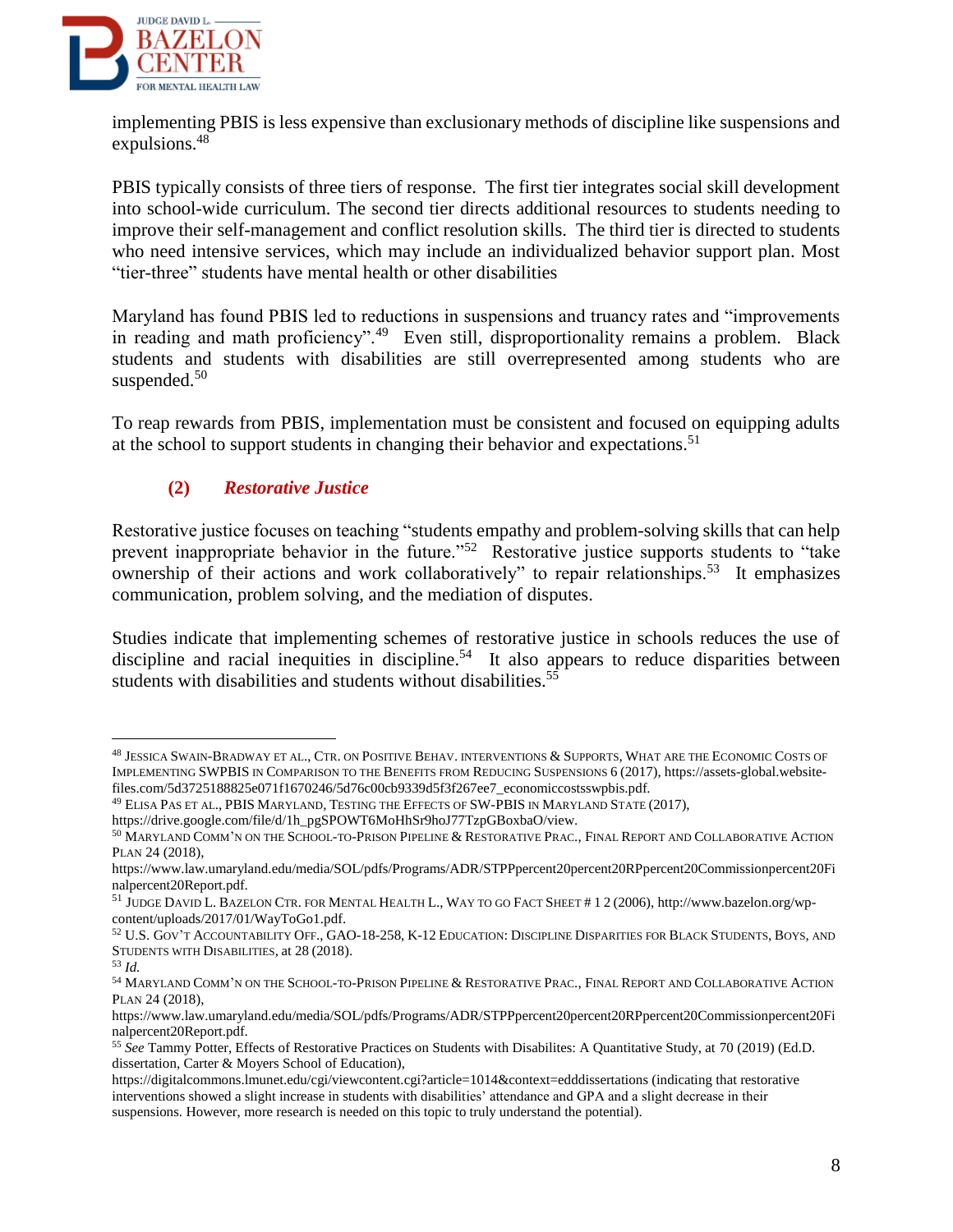

Restorative justice is less widely used in schools than PBIS. But the reports of its success are compelling. Before instituting restorative justice practices, John Paul Jones Middle School in Philadelphia was known as "Jones Jail."<sup>56</sup> The school, based on recommendations from the Alternatives to Violence Project, invested in teaching students "relationship building and anger management."<sup>57</sup> The number of violent incidences on campus decreased by almost 90 percent.<sup>58</sup> Ultimately, the school removed the metal detectors in its entryways the grates from its windows, and eliminated altogether the school's security guards.

Expulsions and dropouts were reduced by 70 percent after the Denver Public School System (DPS) implemented a Restorative Justice model.<sup>59</sup> Black students were being suspended at three times the rate of white students, but restorative justice "created a space for educators …" to really tackle the equity challenge."<sup>60</sup> Likewise, a study of DPS and the Santa Fe Public Schools found "schools that had restorative programs reduced their existing Black student suspension disparity by about 4.6 percent, while the disparity increased ... in non-restorative schools."<sup>61</sup>

#### *(3) Trauma-Informed Schools*

Increasingly, it is understood that experiences of trauma affect and underlie much student behavior. Behaviors perceived as "defiance" or "disruptive" can be responses to past trauma.<sup>62</sup> The majority of students of color have experienced an Adverse Childhood Experience (ACE), which can be "traumatic events that occur in childhood such as experiencing violence, abuse, or neglect."<sup>63</sup> Children with disabilities are also more likely to experience an ACE.<sup>64</sup> Students of color may also

 $\overline{a}$ 

In the Pittsburgh Public Schools, racial disparities in suspensions were lessened but continued to exist after implementing restorative justice. A similar result occurred in Los Angeles Unified Schools District, where suspension rates fell for all students, but disparities persisted for students of color and students with disabilities. Additional and complementary strategies may be required in such situations. Or it may be that it takes a sustained effort over many years to eliminate disparities altogether. *See*  Matt Barnum, *Major new study finds restorative justice led to safer schools, but hurt black students' test scores*, CHALKBEAT (Jan. 4, 2019), https://www.chalkbeat.org/2019/1/4/21106465/major-new-study-finds-restorative-justice-led-to-safer-schools-buthurt-black-students-test-scores; FRONIUS ET AL., RESTORATIVE JUSTICE IN U.S. SCHOOLS: AN UPDATED RESEARCH REVIEW 19 (WestEd, 2019) (citing Katharine O. Strunk & Ayesha Hashim, *Justice for All? Suspension Bans and Restorative Justice Programs in the Los Angeles Unified School District*, 93 PEABODY J. OF EDUC. 174 (2018)).

<sup>56</sup> Jeff Deeney, *How to Discipline Students Without Turning School into a Prison*, ATLANTIC (Jan. 9, 2014), https://www.theatlantic.com/education/archive/2014/01/how-to-discipline-students-without-turning-school-into-aprison/282944/.

<sup>57</sup> *Id.*

<sup>58</sup> Jeff Deeney, *A Philadelphia Schools Big Bet on Nonviolence*, ATLANTIC (Jul. 18, 2013),

https://www.theatlantic.com/national/archive/2013/07/a-philadelphia-schools-big-bet-on-nonviolence/277893/.

<sup>59</sup> CHILD. DEF. FUND, REFORMING DISCIPLINE IN DENVER PUBLIC SCHOOLS: THREE PRONGED APPROACH FOR EQUITY AND JUSTICE 2 (2018), https://www.childrensdefense.org/wp-content/uploads/2018/08/Denver-Public-Schools-Profile\_Final-PDF.pdf. <sup>60</sup> *Id.*

<sup>61</sup> Matt Barnum, *Major new study finds restorative justice led to safer schools, but hurt black students' test scores*, CHALKBEAT (Jan. 4, 2019), https://www.chalkbeat.org/2019/1/4/21106465/major-new-study-finds-restorative-justice-led-to-safer-schools-buthurt-black-students-test-scores.

<sup>62</sup> Jim Patterson, *Traumatic Experience - School's and Researcher's Reports Indicate Attention to Trauma Has Benefits, Especially in Student Behavior*, EDUC. WORLD, https://www.educationworld.com/teachers/traumatic-experience-effects-studentmisbehavior.

<sup>63</sup> *Adverse Childhoods Experiences (ACEs)*, CTR. FOR DISEASE CONTROL AND PREVENTION,

https://www.cdc.gov/violenceprevention/aces/index.html?CDC\_AA\_refVal=httpspercent3Apercent2Fpercent2Fwww.cdc.govper cent2Fviolencepreventionpercent2Facestudypercent2Findex.html (last visited Apr. 13, 2021).

<sup>64</sup> Jessica Vervoort-Schel et al., *Adverse Childhood Experiences in Children with Intellectual Disabilities: An Exploratory Case-File Study in Dutch Residential Care*, 15 INT'L J. ENV'T RSCH. & PUB. HEALTH 2136, 2136 (2018); Anna Austin et al., *Disability*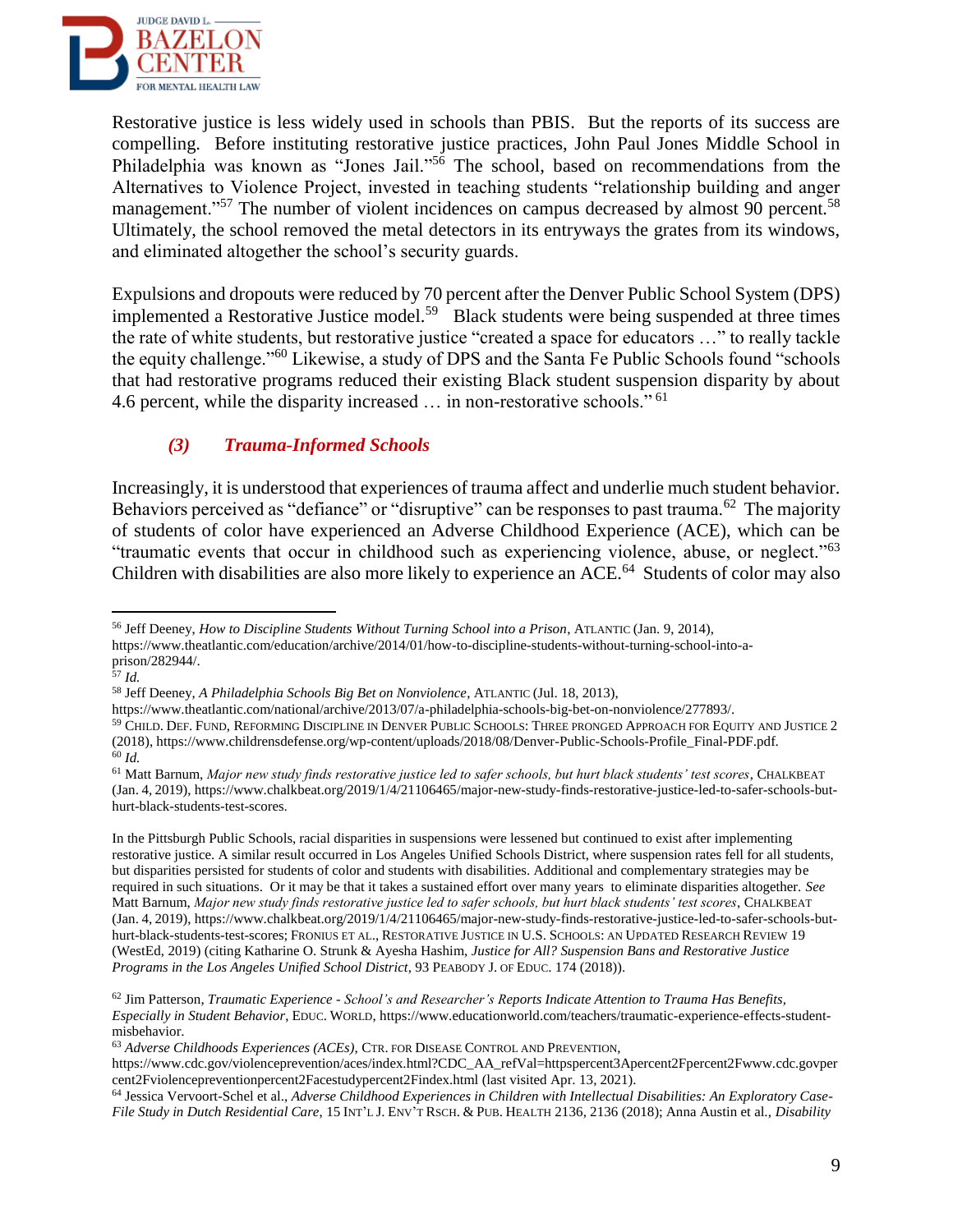

have experienced the "stressful impact or emotional pain of one's experience with racism and discrimination."<sup>65</sup>

Addressing students' experiences of trauma is critical to fostering learning and improving student behavior. Trauma-informed schools are guided by a multidisciplinary team of trauma-informed staff, provide a range of trauma-informed support, and use a structured process for implementation and evaluation.<sup>66</sup>

Washington, Illinois, and Massachusetts have promoted trauma-informed practices in schools.<sup>67</sup> At Lincoln High School (WA), trauma-informed practices resulted in a drop in suspensions by 83 percent and expulsions by 40 percent.<sup>68</sup> The assistant principal at Lincoln High explained:

First, we adopted trauma-sensitive approaches to decrease the behaviors that lead to suspension. This involved improving our communication system and … [allowing students to request] time outside the classroom to calm down. … Second, we increased our use of alternatives to suspension whenever appropriate. … . During the first year after we implemented … trauma-sensitive changes, there were literally no suspensions or expulsions in the first three or four months, and for the remainder of the year the number was dramatically reduced from the previous year, when we had suspension numbers in the triple digits."<sup>69</sup>

#### *(4) Investing in School Social Workers, Psychologists, and Counselors*

Social workers, psychologists, and counselors provide crucial direct services to students with mental health issues as well as provide expertise to teachers and principals in addressing behavior issues. Yet, ninety percent of students attend public schools where the number of social workers, psychologists, and counselors fall short of recommended standards.<sup>70</sup> More than fourteen million students attend schools with police, but no social worker, psychologist, or counselor.<sup>71</sup> Police "have taken the place of other critical school staff."<sup>72</sup>

*and Exposure to High Levels of Adverse Childhood Experiences: Effect on Health and Risk Behavior*, 77 N. CAROLINA MED. J. 30, 33 (2016).

<sup>65</sup> NAT'L CHILD TRAUMATIC STRESS NETWORK, ADDRESSING RACE AND TRAUMA IN THE CLASSROOM: A RESOURCE FOR EDUCATORS 3 (2017), https://www.nctsn.org/resources/addressing-race-and-trauma-classroom-resource-educators. <sup>66</sup> *Trauma-sensitive Schools Require Whole School Transformation and Support*, NAT'L EDUC. ASS'N,

[https://www.nea.org/sites/default/files/2020-07/Trauma\\_SensitiveSchools\\_WholeSchool\\_Transformation.pdf;](https://www.nea.org/sites/default/files/2020-07/Trauma_SensitiveSchools_WholeSchool_Transformation.pdf) *see generally*  SUBSTANCE ABUSE & MENTAL HEALTH ADMIN., HHS PUBLICATION NO. (SMA) 14-4884, CONCEPT OF TRAUMA AND GUIDANCE FOR A TRAUMA INFORMED APPROACH (2014); *see generally* KATHLEEN GUARINO & ELIZABETH CHAGNON, NAT'L CTR. ON SAFE SUPPORTIVE LEARNING ENV'T, TRAUMA SENSITIVE SCHOOLS TRAINING PACKAGE: IMPLEMENTATION GUIDE (2018), https://safesupportivelearning.ed.gov/sites/default/files/TSS\_Training\_Package\_Implementation\_Guidefinal\_0.pdf.

<sup>67</sup> *Unlocking the Door to Learning: Trauma-Informed Classrooms & Transformational Schools*, EDUCATION LAW CENTER (2014), https://www.elc-pa.org/wp-content/uploads/2015/06/Trauma-Informed-in-Schools-Classrooms-FINAL-December2014- 2.pdf.

<sup>68</sup> *Id.*

<sup>69</sup> *Creating and Advocating for Trauma Sensitive Schools*, TRAUMA AND LEARNING POLICY INITIATIVE (2013), https://traumasensitiveschools.org/wp-content/uploads/2013/11/HTCL-Vol-2-Creating-and-Advocating-for-TSS.pdf <sup>70</sup> *See* U.S. COMM'N ON C.R., BEYOND SUSPENSIONS: EXAMINING SCHOOL DISCIPLINE POLICIES AND CONNECTIONS TO THE SCHOOL-TO-PRISON PIPELINE FOR STUDENTS OF COLOR WITH DISABILITIES 61 (2019), [https://www.usccr.gov/pubs/2019/07-23-Beyond-](https://www.usccr.gov/pubs/2019/07-23-Beyond-Suspensions.pdf?fbclid=IwAR2hbECW531i0Liva3jODOz2A4gdqXgeu5PFxzCcIfKWBoXfHTeOR3MQXoA)[Suspensions.pdf?fbclid=IwAR2hbECW531i0Liva3jODOz2A4gdqXgeu5PFxzCcIfKWBoXfHTeOR3MQXoA.](https://www.usccr.gov/pubs/2019/07-23-Beyond-Suspensions.pdf?fbclid=IwAR2hbECW531i0Liva3jODOz2A4gdqXgeu5PFxzCcIfKWBoXfHTeOR3MQXoA) <sup>71</sup> *Id.*

<sup>72</sup> *See* Nat'l Disability Rights Network, Press Release, School Resource Officers Do Not Belong in Our Nation's Schools (July 24, 2020), [https://www.ndrn.org/resource/school-resource-officers-do-not-belong-in-our-nations-schools/.](https://www.ndrn.org/resource/school-resource-officers-do-not-belong-in-our-nations-schools/)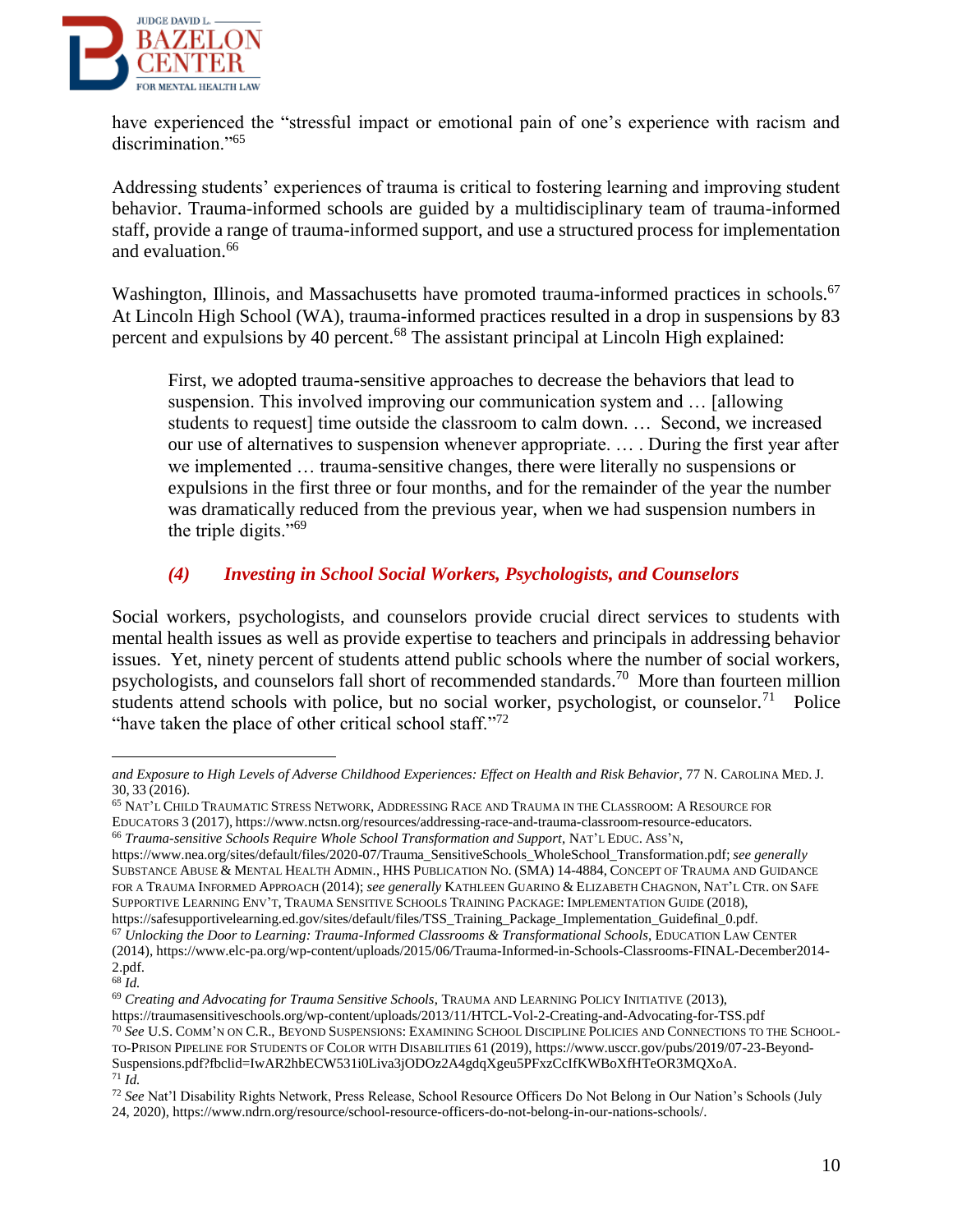

An effective way schools can increase access to mental health expertise is to collaborate with the community mental health system and community providers. Funding is available through the EPSDT program of Medicaid.<sup>73</sup> Mental health providers can deploy staff nearby or within schools. For example, the Boston Public Schools (BPS) provides school-based mental health services through a collaboration with Boston Children's Hospital and 21 community agencies.<sup>74</sup> The Vida Clinic offers mental health services to more than 50 Texas schools.<sup>75</sup> Students at the Fannie Lou Hamer Freedom High School in New York City can get free counseling at a clinic three blocks from the school.<sup>76</sup> Local organizations also fund school-based family engagement and social work staff who help housing, immigration, and other issues.

Some states have funded state-wide school based mental health systems. According to SAMSHA, who along with the CDC and the U.S. Department of Education, offers grants for such programs, these systems "include evidence-based universal prevention efforts, training for school and community members to identify and respond to early warning signs of mental health difficulties, and targeted prevention and intervention programs and services supporting the mental health of students... includ [ing] integrating mental health care delivery within school settings."<sup>77</sup> A national review found that such systems resulted in "fewer disciplinary actions, increased student engagement..., and higher graduation rates."<sup>78</sup>

The Biden Administration has promoted doubling the number of mental health professionals in schools and issued an Executive Order signaling federal support for state efforts to meet this goal.<sup>79</sup> Additionally, the American Rescue Plan allocated more than \$120 billion in state grants for education that could be used by districts to provide mental health supports.<sup>80</sup>

reinvent.learningpolicyinstitute.org/sites/default/files/product-

<sup>73</sup> U.S. DEP'T OF HEALTH & HUM. SERV., Substance Abuse and Mental Health Serv. Admin. & Ctr. Medicaid & CHIP Serv., *Joint Informational Bulletin from Assistant Secretary Eleanor McCance-Katz and Acting Deputy Director Calder Lynch*, at 2 (July 1, 2019).

<sup>74</sup> *See generally* BOSTON SCH. BASED BEHAV. HEALTH COLLABORATIVE, ANNUAL REPORT SCHOOL YEAR 2018-2019,

https://cbhmboston.com/school-based-mental-health-collaborative/ (providing a detailed overview of community collaborators and services offered to students).

<sup>75</sup> Kirsten Weir, *Safeguarding Student Mental Health*, MONITOR ON PSYCH., Sept. 2020, at 47, 49.

<sup>76</sup> Anna Maier et al., *Priority 8: Establish Community Schools and Wraparound Supports*, *in* RESTARTING AND REINVENTING SCHOOL: LEARNING IN THE TIME OF COVID AND BEYOND 80, 80 (2020), https://restart-

files/Restart\_Reinvent\_Schools\_COVID\_Priority8\_Community\_Schools.pdf.

<sup>77</sup> *Guidance to States and School Systems on Addressing Mental Health and Substance Use Issues in Schools*, SUBSTANCE ABUSE AND MENTAL HEALTH SERVICES ADMINISTRATION (2019), https://store.samhsa.gov/sites/default/files/d7/priv/pep19-schoolguide.pdf.

<sup>&</sup>lt;sup>78</sup> Hoover, S., et al, Advancing Comprehensive School Mental Health: Guidance from the Field, NATIONAL CENTER FOR SCHOOL MENTAL HEALTH AT THE UNIV. OF MARYLAND (2019),

http://www.schoolmentalhealth.org/media/SOM/Microsites/NCSMH/Documents/Bainum/Advancing-CSMHS\_September-2019.pdf

<sup>79</sup> *Executive Order on Supporting the Reopening and Continuing Operation of Schools and Early Childhood Education Providers*, Jan. 21, 2021, available at https://www.whitehouse.gov/briefing-room/presidential-actions/2021/01/21/executiveorder-supporting-the-reopening-and-continuing-operation-of-schools-and-early-childhood-education-providers/; Randi, Olivia, *State Approaches to Improve Comprehensive School Mental Health Systems*, NATIONAL ACADEMY FOR STATE HEALTH POLICY (2021), https://www.nashp.org/state-approaches-to-improve-comprehensive-school-mental-health-systems/.

<sup>80</sup> U.S. DEP'T OF EDUC., DEPARTMENT OF EDUCATION ANNOUNCES AMERICAN RESCUE PLAN FUNDS FOR ALL 50 STATES, PUERTO RICO, AND THE DISTRICT OF COLUMBIA TO HELP SCHOOLS REOPEN (March 17, 2021), https://www.ed.gov/news/pressreleases/department-education-announces-american-rescue-plan-funds-all-50-states-puerto-rico-and-district-columbia-helpschools-reopen ("The ARP ESSER funds may be used to address the many impacts of COVID-19 on pre-K through 12 education, including… Implementing strategies to meet the social, emotional, mental health, and academic needs of students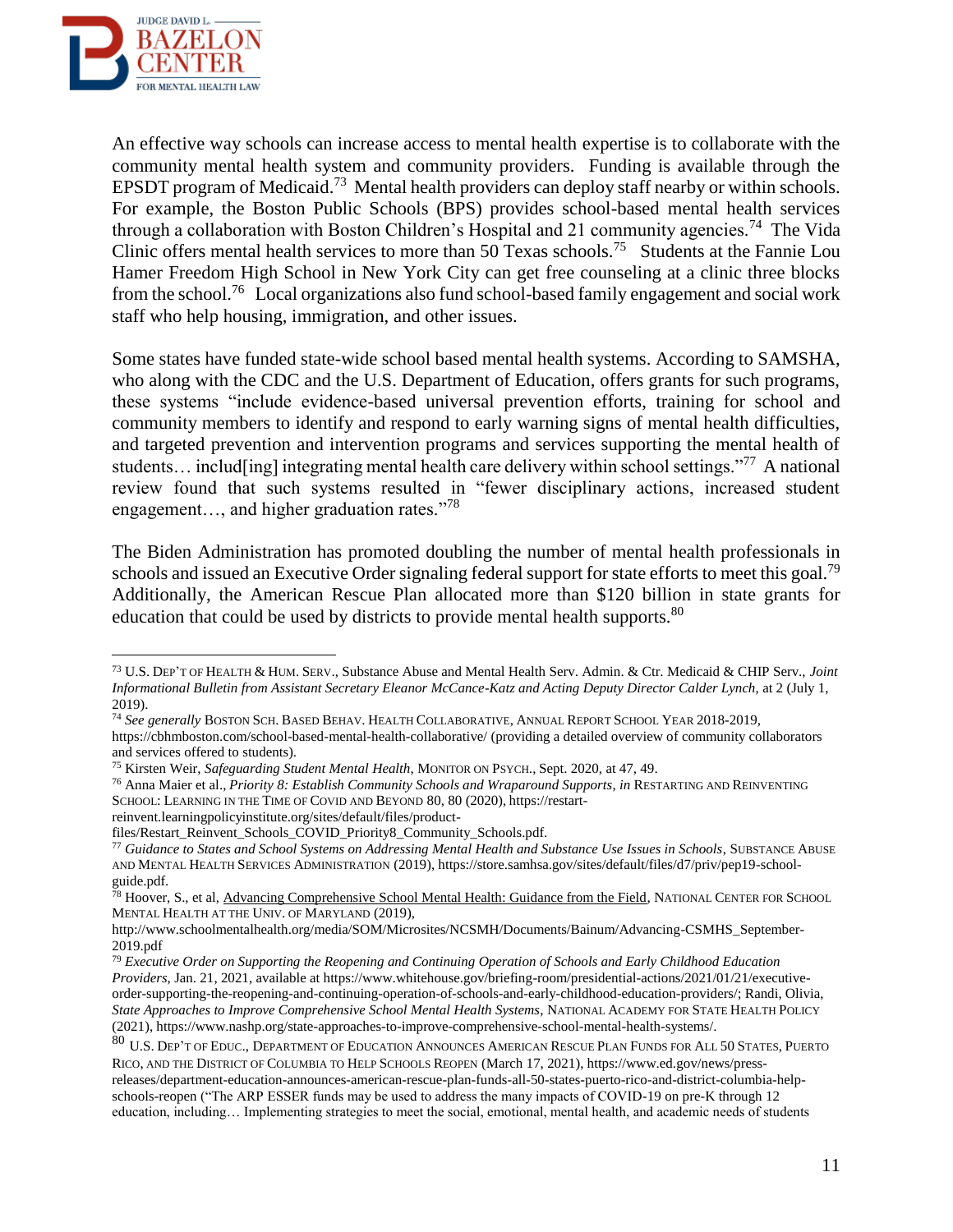

Like other school personnel, psychologists, social workers, and counselors should receive regular anti-bias training. According to the National Association for School Psychologists, "implicit bias is arguably one of the most significant challenges facing our profession."<sup>81</sup>

## **IV. Taking Action**

Since June 2020, over 138 school districts have announced that they will remove police from schools. Most removals are permanent; some are on a trial basis.<sup>82</sup> The Oakland Unified School District (OUSD) was one of the first; committing to eliminate its school district's police department and reinvest the funds.<sup>83</sup> Its "George Floyd District Safety Plan" removes police from schools, changes the district's response to school-based mental health issues, strengthens linkages to community resources, and revises district policies and procedures.<sup>84</sup> Investments will instead be made in mental health and special education. An analysis conducted by Forward Change concluded that, after the plan's implementation, police interactions would likely decline by 90 percent.<sup>85</sup>

At the request of the Black Organizing Project—an OUSD partner in developing the plan—the District will retain some school security personnel, predominantly people of color, who will focus on building relationships with families and students, de-escalation when incidents occur, and restorative justice. <sup>86</sup>

hardest hit by the pandemic, including through evidence-based interventions and critical services…Hiring additional school personnel, such as nurses… to keep schools safe and healthy").

<sup>81</sup> *Implicit bias: A foundation for school psychologists*, NAT'L ASS'N SCH. PSYCH. (2017), https://www.nasponline.org/resourcesand-publications/resources-and-podcasts/diversity-and-social-justice/social-justice/implicit-bias-a-foundation-for-schoolpsychologists.

<sup>82</sup> *Removing Police from Schools - Resolution Tracking as of 7.14.20*, EDUC. C.R. ALL.,

https://docs.google.com/spreadsheets/d/1nHH2VFQWurUak7NwTCgXIhLg2d75nrpvZIAKjkhNkcU/edit#gid=1773366473 (last updated Mar. 8, 2021). The Education Civil Rights Alliance updates this Google Sheet regularly; numbers are subject to change. <sup>83</sup> Julian Glover*, Oakland Unified to vote on phase 1 of George Floyd Safety Plan, outlines how officers will be removed from schools*, ABC 7 NEWS (Dec. 9, 2020), https://abc7news.com/oakland-unified-school-district-ousd-george-floyd-safety-plan-ospdpolice-officers-on-campus/8641145/.

<sup>&</sup>lt;sup>84</sup> See generally Memorandum from Oakland Unified Schools District (OUSD) Superintendent Kyla Johnson-Trammell, Chief of Staff Curtiss Sarikey, and Director of Black Organizing Project's Black Sanctuary, Jessica Black, to OUSD Board of Education on George Floyd District Safety Plan Phase 1 (Nov. 12, 2020), https://oaklandside.org/wp-content/uploads/2020/12/20-2147- Board-Memorandum-Resolution-Plan-George-Floyd-District-Safety-Plan-Phase-1-Second-Reading-1292020.pdf. <sup>85</sup> The study found that "police will be required" in only 6 percent of incidents which include: "911 Hang Up; Assault with a

Deadly Weapon; Vehicle Collision; Gunshots; Rape; Assault or Robbery with a Firearm; Brandishing a Weapon; Firearms Possession; Hit and Run; Child Stealing." Prior to implementation of the plan, the study also found that 68 percent of police response was inappropriate and could have been handled by "skilled non-police response" or administrators. *See id., p. 6.* <sup>86</sup> BLACK ORG. PROJECT, THE PEOPLE'S PLAN FOR POLICE FREE SCHOOLS 4 (2019), blackorganizingproject.org/wpcontent/uploads/2019/11/The-Peoples-Plan-2019-Online-Reduced-Size.pdf.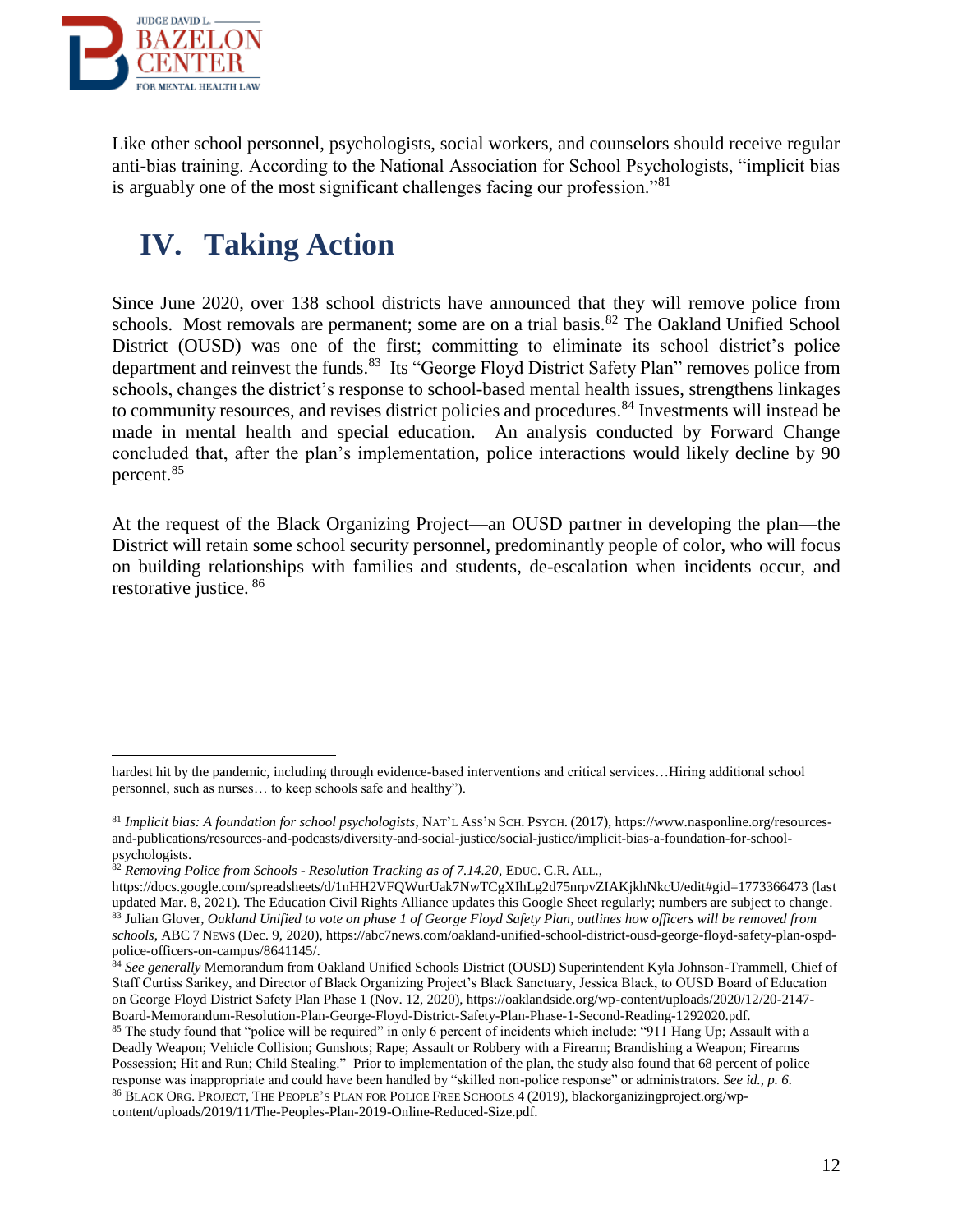

Removing police from schools nationally will require a sustained effort. We must work for national, state, and local legislation to defund school-based police and, correspondingly, invest in efforts to improve public education, including better approaches to promoting and supporting positive behavior. There should also be funding for research and for evaluations of existing and new practices. Quality education and school safety should be national priorities, and we should invest in improving our knowledge of how to better achieve them.

Two Congressional proposals can help pave the way to police-free schools.

### **The Counseling Not Criminalization in Schools Act**

Introduced in Congress in 2020 and re-introduced in June 2021<sup>87</sup>, the Counseling Not Criminalization in Schools Act (CNCSA) limits the availability of federal funds to hire or train police officers based in schools. The Act prohibits schools from using federal funds to hire or train sworn law enforcement officers. It also bans the DOJ Community Oriented Policing Services (COPS) program from funding law enforcement in schools.<sup>88</sup>

Additionally, CNCSA creates a grant program to fund alternatives to SROs, including school efforts to reform disciplinary and safety policies. Priority is given to local education agencies that terminate contracts with law enforcement.<sup>89</sup> Grant funds can be used to hire and train new staff and implement positive behavioral supports like PBIS and restorative justice. Recipients of the grants are required to collect and report data on new models of support, including any disproportionality in discipline rates between students with disabilities, students of color, and their peers.<sup>90</sup>

If enacted, the bill would significantly reduce funding for SROs in schools and fund proven alternatives. As such, CNCSA has gained wide support among disability and racial justice advocates.

<sup>87</sup> Counseling Not Criminalization in Schools Act, S. 2125, 117th Congress (2021). https://www.govinfo.gov/app/details/BILLS-117s2125is

<sup>88</sup> Further, the Act deletes paragraph 12 of § 1701 of Omnibus Crime Control and Safe Streets Act of 1968 which authorized grant funding to establish partnerships between local law enforcement agencies and local school systems. *See* Counseling not Criminalization in Schools Act, H.R. 7848, 116th Cong. § 5 (2020); *see* Omnibus Crime Control and Safe Streets Act of 1968 § 1701, 34 U.S.C. § 10381 (b)(12) ("to establish school-based partnerships between local law enforcement agencies and local school systems by using school resource officers who operate in and around elementary and secondary schools to combat schoolrelated crime and disorder problems, gangs, and drug activities, including the training of school resource officers in the prevention of human trafficking offenses").

<sup>&</sup>lt;sup>89</sup> A behavior intervention plan (BIP) is a data-driven plan that describes the interventions school staff will use to support the student's behavior, which should address the root causes of the concerning behaviors analyzed in the functional behavioral analysis. See WV Complaint. While there are no federal requirements for a BIP, they are required where an IEP determines that particular behavior is a manifestation of a child's disability. 34 CFR § 300.530.